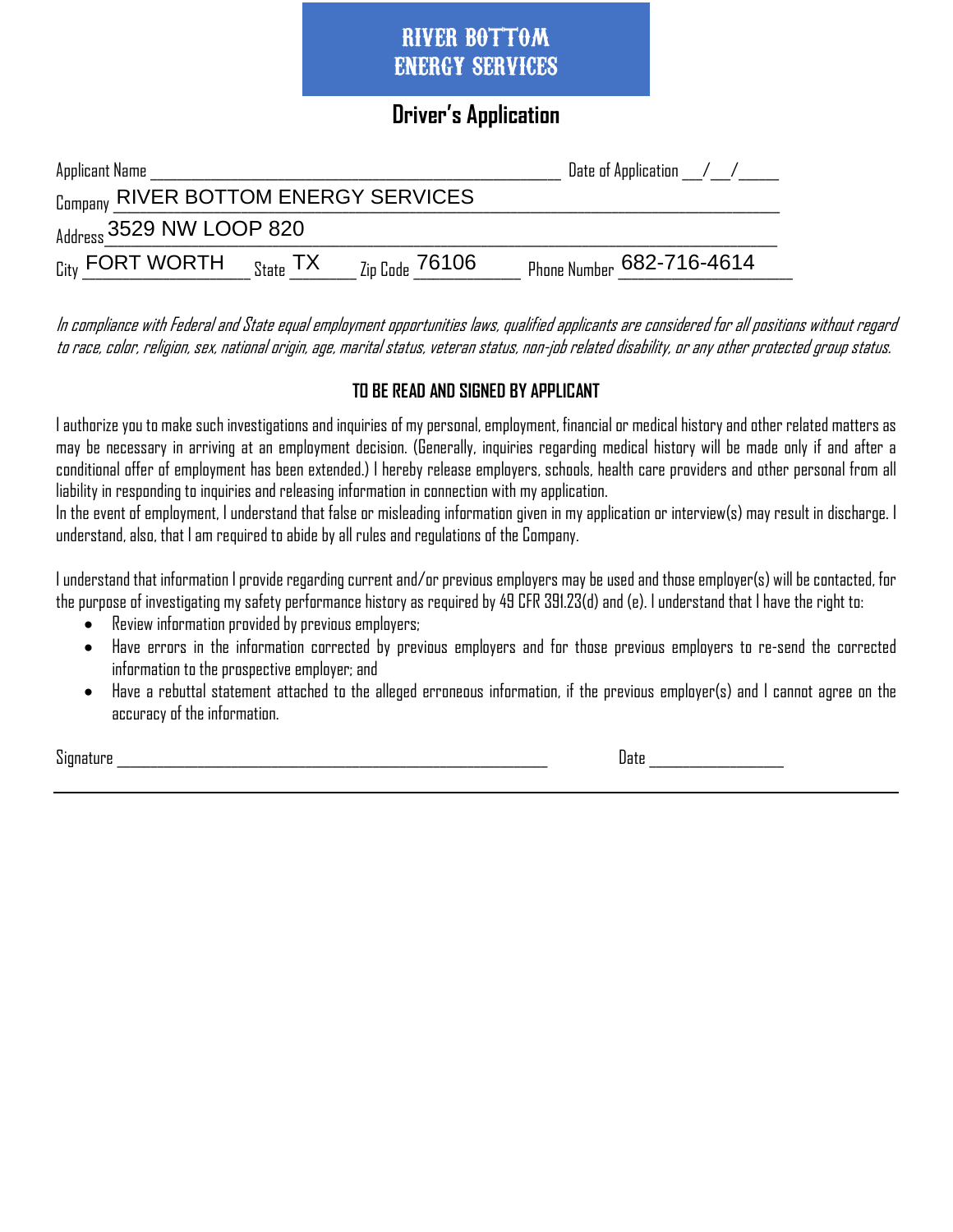# **FOR COMPANY USE**

#### **PROCESS RECORD**

|                                                                                                                                                                                                                                                                           |                                                                                          |                 |                                                                       | (if rejected summary report of reasons should be placed in file)                                                                                                                                                                                                                                                                                                                                                                                                       |  |  |  |  |
|---------------------------------------------------------------------------------------------------------------------------------------------------------------------------------------------------------------------------------------------------------------------------|------------------------------------------------------------------------------------------|-----------------|-----------------------------------------------------------------------|------------------------------------------------------------------------------------------------------------------------------------------------------------------------------------------------------------------------------------------------------------------------------------------------------------------------------------------------------------------------------------------------------------------------------------------------------------------------|--|--|--|--|
|                                                                                                                                                                                                                                                                           |                                                                                          |                 | <b>TERMINATION</b>                                                    |                                                                                                                                                                                                                                                                                                                                                                                                                                                                        |  |  |  |  |
| Date Terminated ___________________________________ Department Released From _________________________________                                                                                                                                                            |                                                                                          |                 |                                                                       |                                                                                                                                                                                                                                                                                                                                                                                                                                                                        |  |  |  |  |
|                                                                                                                                                                                                                                                                           |                                                                                          |                 |                                                                       |                                                                                                                                                                                                                                                                                                                                                                                                                                                                        |  |  |  |  |
| Termination Report Placed In File ___________________ Supervisor Signature ___________________________________                                                                                                                                                            |                                                                                          |                 |                                                                       |                                                                                                                                                                                                                                                                                                                                                                                                                                                                        |  |  |  |  |
|                                                                                                                                                                                                                                                                           |                                                                                          |                 | <b>APPLICANT TO COMPLETE</b><br>(answer all questions - please print) |                                                                                                                                                                                                                                                                                                                                                                                                                                                                        |  |  |  |  |
|                                                                                                                                                                                                                                                                           |                                                                                          |                 |                                                                       |                                                                                                                                                                                                                                                                                                                                                                                                                                                                        |  |  |  |  |
|                                                                                                                                                                                                                                                                           |                                                                                          |                 |                                                                       |                                                                                                                                                                                                                                                                                                                                                                                                                                                                        |  |  |  |  |
|                                                                                                                                                                                                                                                                           |                                                                                          |                 |                                                                       | List your address history for the past 3 years, beginning with your current address:                                                                                                                                                                                                                                                                                                                                                                                   |  |  |  |  |
| <b>Current Address</b>                                                                                                                                                                                                                                                    |                                                                                          |                 |                                                                       |                                                                                                                                                                                                                                                                                                                                                                                                                                                                        |  |  |  |  |
| Address ___________________City ___________State ____Zip Code ________Time at address ____ years ____ months<br><b>Previous Addresses</b>                                                                                                                                 |                                                                                          |                 |                                                                       |                                                                                                                                                                                                                                                                                                                                                                                                                                                                        |  |  |  |  |
| Address _______________________ City __________ State ____ Zip Code _________ Time at address ____ years ____ months                                                                                                                                                      |                                                                                          |                 |                                                                       |                                                                                                                                                                                                                                                                                                                                                                                                                                                                        |  |  |  |  |
| Address ________________________ City ___________ State ____ Zip Code __________ Time at address ____ years ____ months                                                                                                                                                   |                                                                                          |                 |                                                                       |                                                                                                                                                                                                                                                                                                                                                                                                                                                                        |  |  |  |  |
| Address ___________________City _________State ____Zip Code __________Time at address ____ years ____ months                                                                                                                                                              |                                                                                          |                 |                                                                       |                                                                                                                                                                                                                                                                                                                                                                                                                                                                        |  |  |  |  |
| Address ______________________<br>Do you have the legal right to work in the United States? Yes ______ No<br>Can you provide proof of age?<br>Have you worked for this company before?                                                                                    |                                                                                          | Yes<br>Yes I    | No<br>  No                                                            | . City __________ State ____ Zip Cod <u>e ___</u> ________ Time at address ____ years ____ months                                                                                                                                                                                                                                                                                                                                                                      |  |  |  |  |
|                                                                                                                                                                                                                                                                           | Dates: From _________ To _________ Rate of Pay _<br>Reason for Leaving _________________ |                 |                                                                       | Position <b>Provident Contract Contract Contract Contract Contract Contract Contract Contract Contract Contract Contract Contract Contract Contract Contract Contract Contract Contract Contract Contract Contract Contract Cont</b><br>per and the person of the set of the set of the set of the set of the set of the set of the set of the set of the set of the set of the set of the set of the set of the set of the set of the set of the set of the set of th |  |  |  |  |
| Are you currently employed?                                                                                                                                                                                                                                               | If not, how long has it been since you left last employment?                             | $Y_{ES}$        | $N_0$                                                                 |                                                                                                                                                                                                                                                                                                                                                                                                                                                                        |  |  |  |  |
| Who were you referred by?<br>Have you ever been bonded?<br>Have you ever been convicted of a felony?<br>If yes, please explain fully on a separate sheet of paper. Conviction of a crime is not an automatic bar to employment – all circumstances will be<br>considered. |                                                                                          | $Y_{ES}$<br>Yes | $\lfloor N_0 \rfloor$<br> No                                          | Name of bonding company and a state of the state of the state of the state of the state of the state of the sta                                                                                                                                                                                                                                                                                                                                                        |  |  |  |  |

Is there any reason you might be unable to perform the functions of the job for which you have applied? <code>Yes</code>  $\Box$  No  $\Box$ If yes, explain if you wish: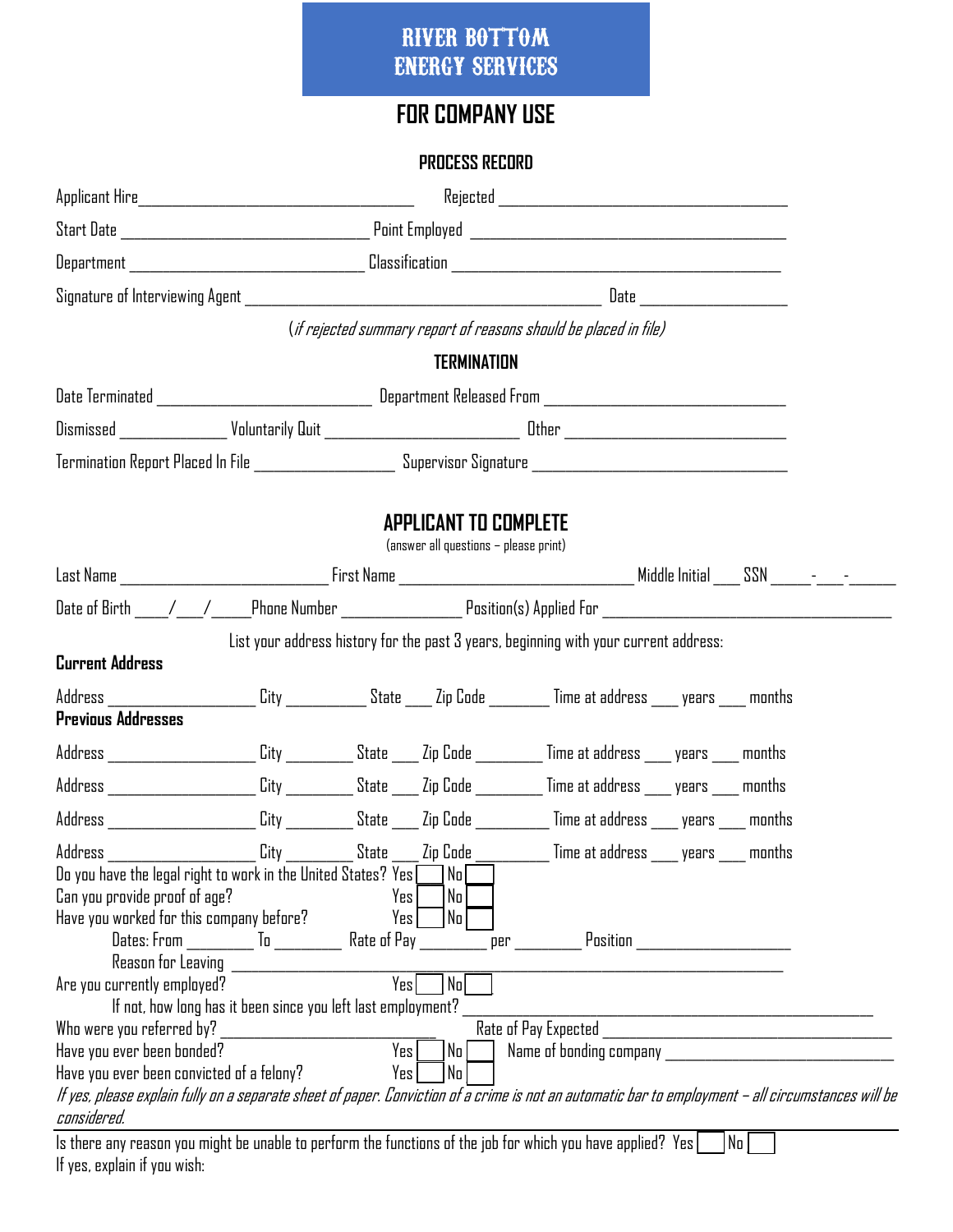#### **EMPLOYMENT HISTORY**

All driver applicants to drive in interstate commerce must provide the following information on all employers during the preceding 3 years. List complete mailing address, street number, city, state and zip code.

Applicants to drive a commercial motor vehicle\* in intrastate or interstate commerce shall also provide an additional 7 years information on those employers for whom the applicant operated such vehicle. (NOTE: List employers starting with the most recent first. Additional sheets may be used as necessary.)

|                                                                                                                                                                                                                                | EMPLOYER |                            |                                                                                                                                                                       | DATE |  |
|--------------------------------------------------------------------------------------------------------------------------------------------------------------------------------------------------------------------------------|----------|----------------------------|-----------------------------------------------------------------------------------------------------------------------------------------------------------------------|------|--|
|                                                                                                                                                                                                                                |          |                            |                                                                                                                                                                       |      |  |
|                                                                                                                                                                                                                                |          |                            |                                                                                                                                                                       |      |  |
|                                                                                                                                                                                                                                |          |                            | City ___________________________State _______ Zip Code ______________Salary/Wage _____________________________                                                        |      |  |
|                                                                                                                                                                                                                                |          |                            | Contact Person ________________________Phone Number _____________________________<br>Were you subject to the FMCSRs^ while employed? Yes ____No _____________________ |      |  |
|                                                                                                                                                                                                                                |          |                            | Was your job designated as a safety-sensitive function in any DOT-regulated mode subject to the drug and alcohol testing requirements of 49                           |      |  |
| $CFR$ Part 40? Yes $\Box$ No $\Box$                                                                                                                                                                                            |          |                            |                                                                                                                                                                       |      |  |
|                                                                                                                                                                                                                                | EMPLOYER |                            |                                                                                                                                                                       | DATE |  |
|                                                                                                                                                                                                                                |          |                            |                                                                                                                                                                       |      |  |
|                                                                                                                                                                                                                                |          |                            |                                                                                                                                                                       |      |  |
|                                                                                                                                                                                                                                |          |                            | City ___________________________State _______ Zip Code ______________Salary/Wage _____________________________                                                        |      |  |
|                                                                                                                                                                                                                                |          |                            | Contact Person ___________________Phone Number __________________________________<br>Were you subject to the FMCSRs^ while employed? Yes ___No ______________________ |      |  |
|                                                                                                                                                                                                                                |          |                            |                                                                                                                                                                       |      |  |
|                                                                                                                                                                                                                                |          |                            | Was your job designated as a safety-sensitive function in any DOT-regulated mode subject to the drug and alcohol testing requirements of 49                           |      |  |
| $CFR$ Part 40? Yes $\Box$ No $\Box$                                                                                                                                                                                            | EMPLOYER |                            |                                                                                                                                                                       | DATE |  |
|                                                                                                                                                                                                                                |          |                            |                                                                                                                                                                       |      |  |
|                                                                                                                                                                                                                                |          |                            |                                                                                                                                                                       |      |  |
|                                                                                                                                                                                                                                |          |                            | City ____________________________State _______ Zip Code ______________Salary/Wage ____________________________                                                        |      |  |
|                                                                                                                                                                                                                                |          |                            |                                                                                                                                                                       |      |  |
|                                                                                                                                                                                                                                |          |                            |                                                                                                                                                                       |      |  |
| $CFR$ Part 40? Yes   $N_0$                                                                                                                                                                                                     |          |                            | Was your job designated as a safety-sensitive function in any DOT-regulated mode subject to the drug and alcohol testing requirements of 49                           |      |  |
|                                                                                                                                                                                                                                | EMPLOYER |                            |                                                                                                                                                                       | DATE |  |
| Name and the state of the state of the state of the state of the state of the state of the state of the state of the state of the state of the state of the state of the state of the state of the state of the state of the s |          |                            |                                                                                                                                                                       |      |  |
| Address                                                                                                                                                                                                                        |          | Position Held <sub>.</sub> |                                                                                                                                                                       |      |  |
|                                                                                                                                                                                                                                |          |                            | City ___________________________State _______ Zip Code ______________Salary/Wage _____________________________                                                        |      |  |
| Contact Person <b>Example 2</b> Phone Number                                                                                                                                                                                   |          |                            |                                                                                                                                                                       |      |  |
|                                                                                                                                                                                                                                |          |                            |                                                                                                                                                                       |      |  |
| $CFR$ Part 40? $Yes$   $No$                                                                                                                                                                                                    |          |                            | Was your job designated as a safety-sensitive function in any DOT-regulated mode subject to the drug and alcohol testing requirements of 49                           |      |  |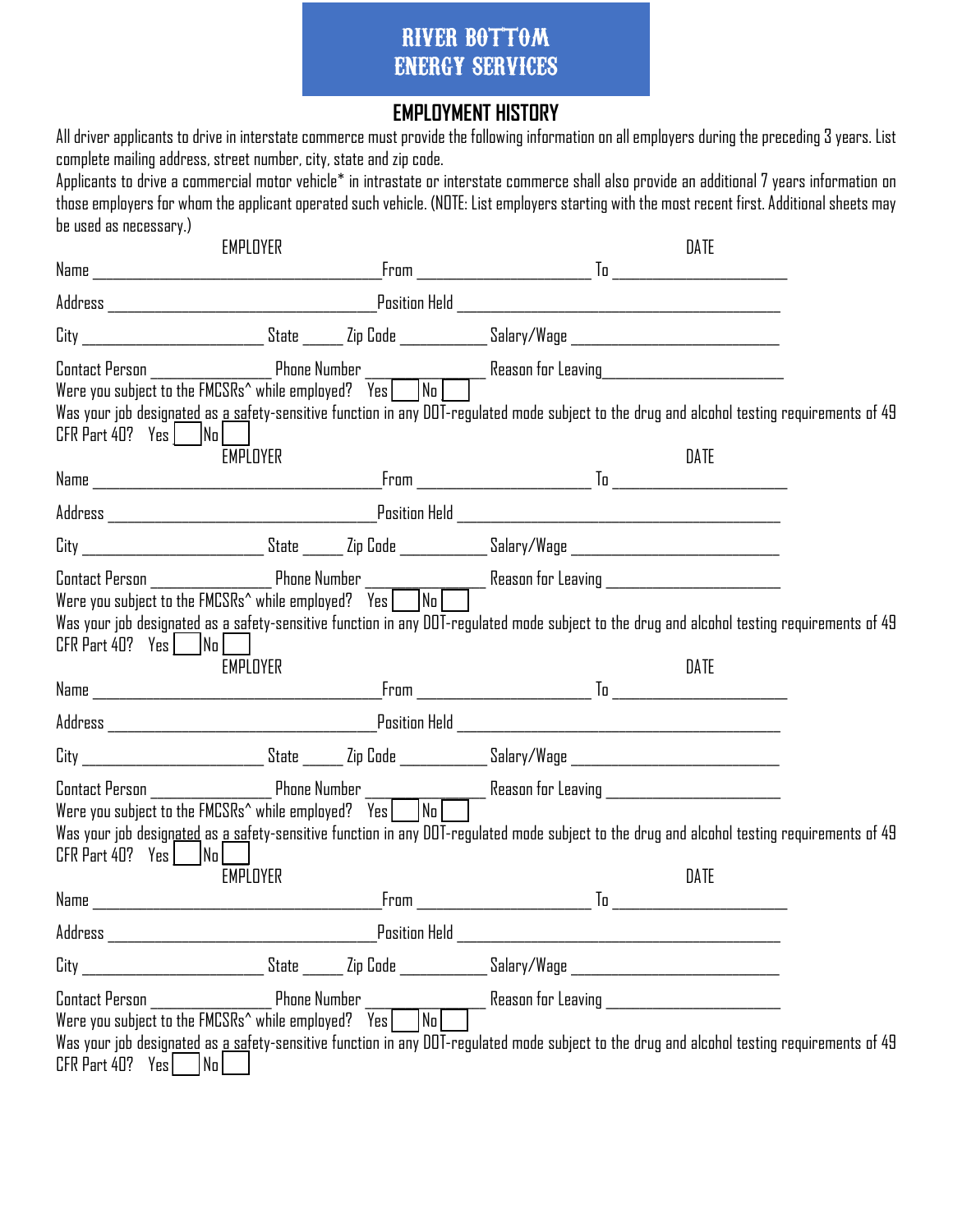|                               | EMPLOYER |                                                                                                                                                                                                                                                                                                                      | DATE |  |
|-------------------------------|----------|----------------------------------------------------------------------------------------------------------------------------------------------------------------------------------------------------------------------------------------------------------------------------------------------------------------------|------|--|
|                               |          |                                                                                                                                                                                                                                                                                                                      |      |  |
|                               |          |                                                                                                                                                                                                                                                                                                                      |      |  |
|                               |          | City ____________________________State _______ Zip Code ______________Salary/Wage ____________________________                                                                                                                                                                                                       |      |  |
| $CFR$ Part 40? Yes   $ Na $   | EMPLOYER | Was your job designated as a safety-sensitive function in any DOT-regulated mode subject to the drug and alcohol testing requirements of 49                                                                                                                                                                          | DATE |  |
|                               |          |                                                                                                                                                                                                                                                                                                                      |      |  |
|                               |          |                                                                                                                                                                                                                                                                                                                      |      |  |
|                               |          | City ___________________________State _______ Zip Code ______________Salary/Wage _____________________________                                                                                                                                                                                                       |      |  |
| $CFR$ Part 40? Yes   $ Na $   |          | Contact Person ___________________Phone Number __________________________________<br>Were you subject to the FMCSRs^ while employed? Yes ___No ______________________<br>Was your job designated as a safety-sensitive function in any DOT-regulated mode subject to the drug and alcohol testing requirements of 49 |      |  |
|                               | EMPLOYER |                                                                                                                                                                                                                                                                                                                      | DATE |  |
|                               |          |                                                                                                                                                                                                                                                                                                                      |      |  |
|                               |          | City _____________________________State _______ Zip Code ______________Salary/Wage ___________________________                                                                                                                                                                                                       |      |  |
| $CFR$ Part 40? Yes $ $ $ $ No |          | Was your job designated as a safety-sensitive function in any DOT-regulated mode subject to the drug and alcohol testing requirements of 49                                                                                                                                                                          |      |  |
|                               | EMPLOYER |                                                                                                                                                                                                                                                                                                                      | DATE |  |
|                               |          |                                                                                                                                                                                                                                                                                                                      |      |  |
|                               |          | City _________________________State ______ Zip Code _____________Salary/Wage ____________________________                                                                                                                                                                                                            |      |  |
| $CFR$ Part 40? $Yes$ No       |          | Was your job design <u>ated</u> as a safety-sensitive function in any DOT-regulated mode subject to the drug and alcohol testing requirements of 49                                                                                                                                                                  |      |  |

\*Includes vehicles having GVWR of 26,001 pounds or more, vehicles designed to transport 16 or more passengers (including the driver), or any size of vehicle used to transport hazardous materials in the quantity requiring placarding.

^The Federal Motor Carrier Safety Regulations (FMCSRs) apply to anyone operating a motor vehicle on a highway in interstate commerce to transport passengers or property when the vehicle: (1) weighs or has a GVWR of 10,001 pounds or more, (2) is designed or used to transport more than 8 passengers (including the driver), OR (3) is of any size and is used to transport hazardous materials in a quantity requiring placarding.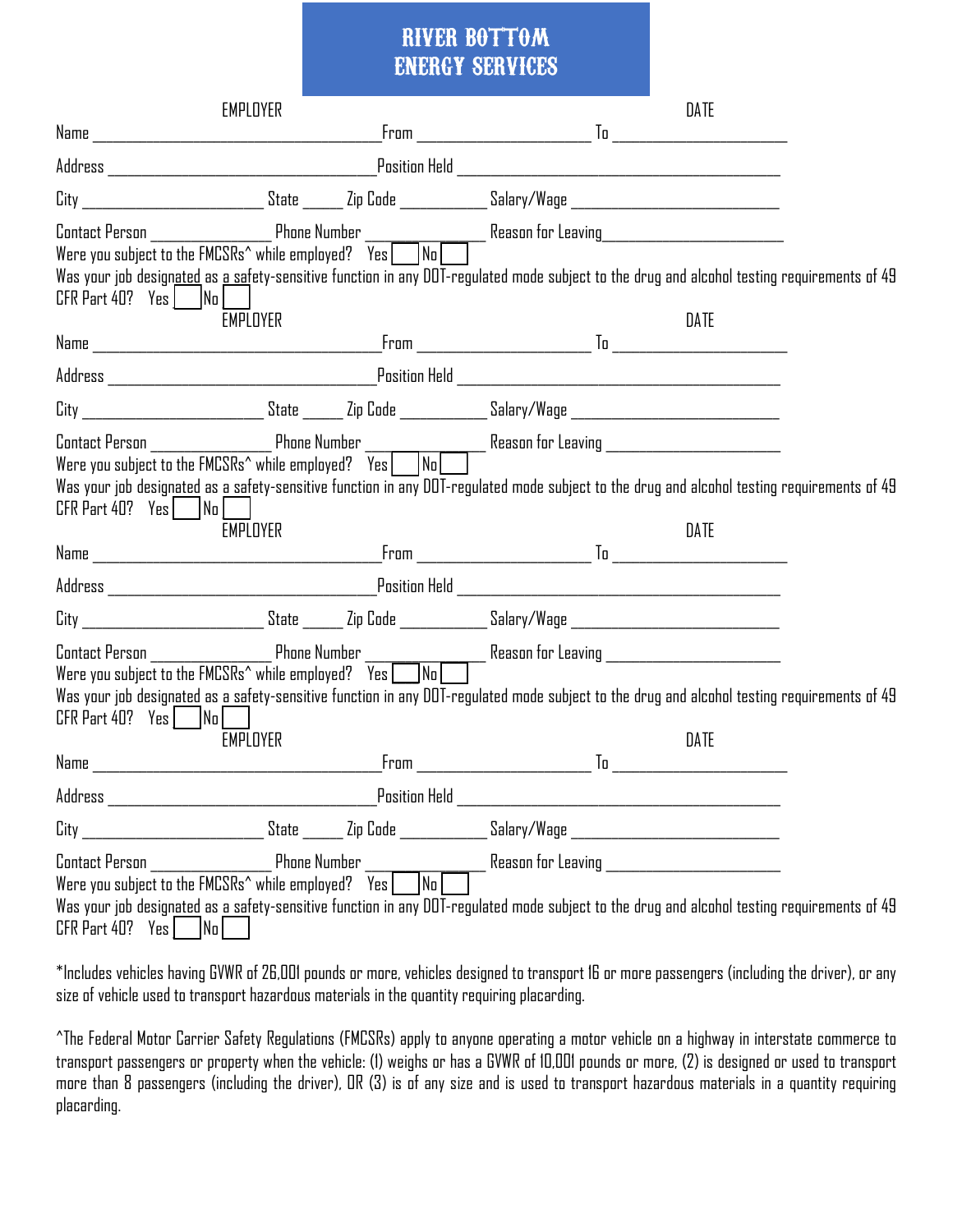#### **EXPERIENCE AND QUALIFICATIONS – DRIVER**

LIST ALL DRIVER LICENSES OR PERMITS HELD IN THE PAST 3 YEARS

| <b>State</b>                                                                                                                                                                                                                  | LIST ALL DRIVER LILENSES DR PERMITS HELD IN THE PAST 3 YEARS<br>License/Permit Number<br><b>Expiration Date</b> |             |                                                                                                                                                        |                        | <b>Type</b> |                                                                                                                                                   |  |
|-------------------------------------------------------------------------------------------------------------------------------------------------------------------------------------------------------------------------------|-----------------------------------------------------------------------------------------------------------------|-------------|--------------------------------------------------------------------------------------------------------------------------------------------------------|------------------------|-------------|---------------------------------------------------------------------------------------------------------------------------------------------------|--|
| Has any license, permit or privilege ever been suspended or revoked?<br>If the answer to either of the above is yes, please give details:                                                                                     |                                                                                                                 |             | Have you ever been denied a license, permit or privilege to operate a motor vehicle? Yes $\lfloor$                                                     | No <br>  No  <br>Yes I |             |                                                                                                                                                   |  |
|                                                                                                                                                                                                                               |                                                                                                                 |             | <b>ACCIDENT RECORD</b>                                                                                                                                 |                        |             |                                                                                                                                                   |  |
|                                                                                                                                                                                                                               | <b>Nature of Accient</b>                                                                                        |             | INCLUDE DETAILS OF ALL INCIDENTS WITHIN THE PAST 3 YEARS OR MORE STARTING WITH MOST RECENT (ATTACH ADDITIONAL SHEETS AS NECESSARY) IF NONE, WRITE NONE |                        |             | <b>Hazardous</b>                                                                                                                                  |  |
| <b>Date</b>                                                                                                                                                                                                                   |                                                                                                                 |             | (Head-on, Rear-end, Upset, etc.) <b>Fatalities</b>                                                                                                     | <b>Injuries</b>        |             | <b>Material Spill</b>                                                                                                                             |  |
|                                                                                                                                                                                                                               |                                                                                                                 |             | <b>TRAFFIC CONVICTIONS</b>                                                                                                                             |                        |             |                                                                                                                                                   |  |
| Location                                                                                                                                                                                                                      |                                                                                                                 | <b>Date</b> | AND FORFEITURES FOR THE PAST 3 YEARS STARTING WITH MOST RECENT (OTHER THAN PARKING VIOLATIONS) IF NONE, WRITE NONE<br>Change(s)                        |                        |             | <b>Penalty</b>                                                                                                                                    |  |
|                                                                                                                                                                                                                               |                                                                                                                 |             | <b>DRIVING EXPERIENCE</b>                                                                                                                              |                        |             |                                                                                                                                                   |  |
| <b>Class of Equipment</b><br><b>Straight Truck</b><br>Tractor and Semi-Trailer                                                                                                                                                | Yes                                                                                                             | No          | <b>Equipment Type</b>                                                                                                                                  | <b>Dates</b><br>From   | To          | <b>Approximate Number</b><br>of Miles Driven                                                                                                      |  |
| Tractor - Two Trailers                                                                                                                                                                                                        |                                                                                                                 |             | <u> 2002 - 2003 - Antonio Alemania, amerikan personal di alemanian personal dengan personal di alemanian di ale</u>                                    |                        |             |                                                                                                                                                   |  |
| Motorcoach – School Bus<br>Motorcoach – School Bus                                                                                                                                                                            |                                                                                                                 |             |                                                                                                                                                        |                        |             |                                                                                                                                                   |  |
| Other                                                                                                                                                                                                                         |                                                                                                                 |             | <u> 2000 - 2000 - 2000 - 2000 - 2000 - 2000 - 2000 - 2000 - 2000 - 2000 - 2000 - 2000 - 2000 - 2000 - 2000 - 200</u>                                   |                        |             |                                                                                                                                                   |  |
| Which safe driving awards do you hold and from whom?                                                                                                                                                                          |                                                                                                                 |             |                                                                                                                                                        |                        |             |                                                                                                                                                   |  |
|                                                                                                                                                                                                                               |                                                                                                                 |             | <b>EXPERIENCE AND QUALIFICATIONS - OTHER</b>                                                                                                           |                        |             |                                                                                                                                                   |  |
|                                                                                                                                                                                                                               |                                                                                                                 |             |                                                                                                                                                        |                        |             |                                                                                                                                                   |  |
|                                                                                                                                                                                                                               |                                                                                                                 |             |                                                                                                                                                        |                        |             |                                                                                                                                                   |  |
|                                                                                                                                                                                                                               |                                                                                                                 |             |                                                                                                                                                        |                        |             |                                                                                                                                                   |  |
| the control of the control of the control of the control of the control of the control of the control of the control of the control of the control of the control of the control of the control of the control of the control |                                                                                                                 |             | <b>EDUCATION</b>                                                                                                                                       |                        |             |                                                                                                                                                   |  |
|                                                                                                                                                                                                                               |                                                                                                                 |             |                                                                                                                                                        |                        |             |                                                                                                                                                   |  |
| the best of my knowledge.                                                                                                                                                                                                     |                                                                                                                 |             |                                                                                                                                                        |                        |             | My below signature certifies that this application was completed by me, and that all entries on it and information in it are true and complete to |  |
|                                                                                                                                                                                                                               |                                                                                                                 |             |                                                                                                                                                        |                        |             |                                                                                                                                                   |  |